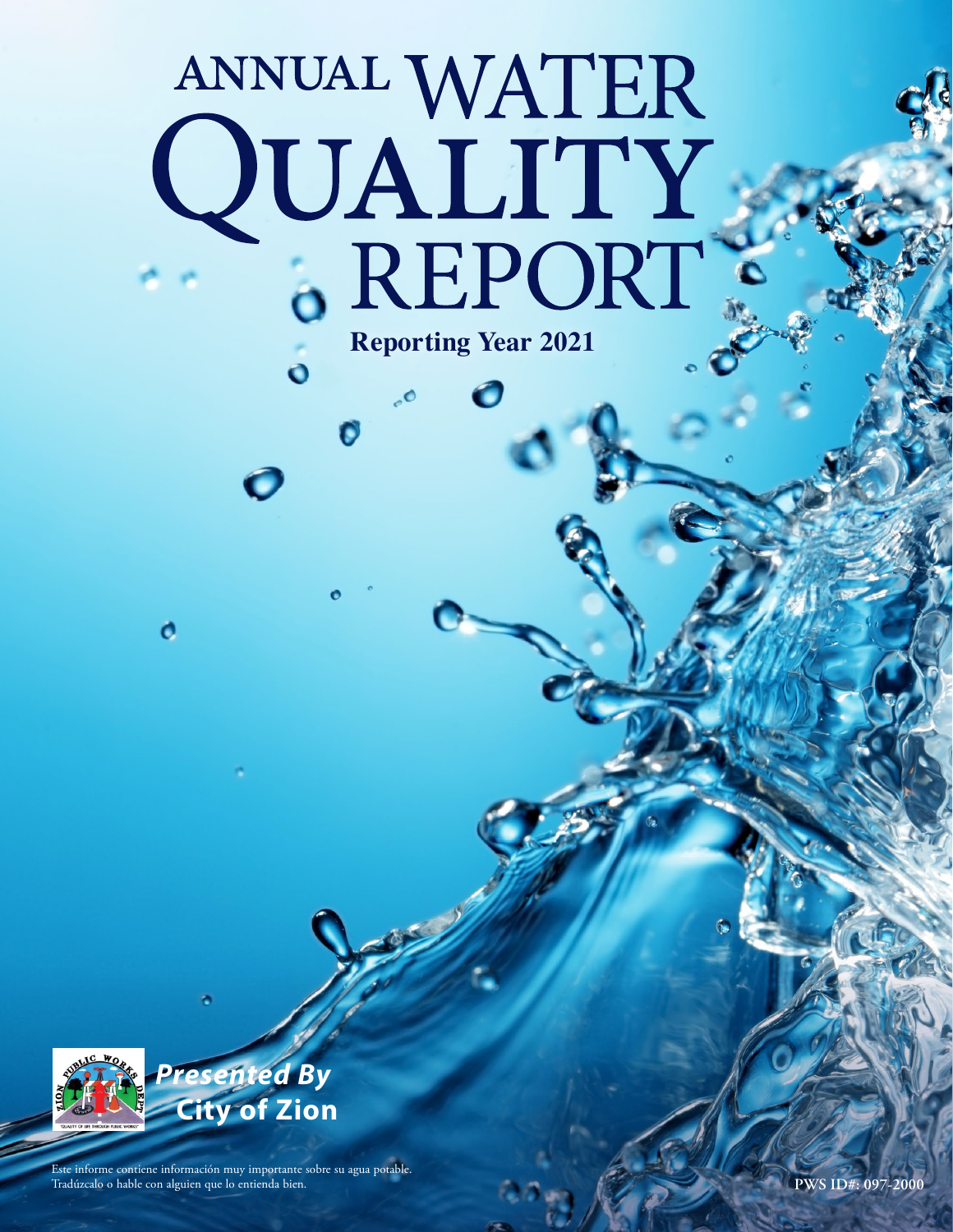#### **We've Come a Long Way**

Once again, we are proud to present our annual water quality report covering the period between January 1 and<br>December 31, 2021. In a matter of only a few decades, drinking water has become exponentially safer and more rel able than at any other point in human history. Our exceptional staff continues to work hard every day—at all hours—to deliver the highest-quality drinking water without interruption. Although the challenges ahead are many, we feel that by relentlessly investing in customer outreach and education, new treatment technologies, system upgrades, and training, the payoff will be reliable, high-quality tap water delivered to you and your family.

## **Water Conservation Tips**

You can play a role in conserving water and saving your-<br>self money in the process by becoming conscious of the<br>second of motor way boughted is using and by looking for amount of water your household is using and by looking for ways to use less whenever you can. It is not hard to conserve water. Here are a few tips:

- Automatic dishwashers use 15 gallons for every cycle, regardless of how many dishes are loaded. So get a run for your money and load it to capacity.
- Turn off the tap when brushing your teeth.
- Check every faucet in your home for leaks. Just a slow drip can waste 15 to 20 gallons a day. Fix it and you can save almost 6,000 gallons per year.
- Check your toilets for leaks by putting a few drops of food coloring in the tank. Watch for a few minutes to see if the color shows up in the bowl. It is not uncommon to lose up to 100 gallons a day from an invisible toilet leak. Fix it and you save more than 30,000 gallons a year.
- Use your water meter to detect hidden leaks. Simply turn off all taps and water using appliances. Then check the meter after 15 minutes. If it moved, you have a leak.

## **Think Before You Flush!**

Flushing unused or expired medicines can be harmful to your drinking water. Properly disposing of unused or expired medication helps protect you and the environment. Keep medications out of our waterways by disposing responsibly. To find a convenient drop-off location near you, please visit<https://bit.ly/3IeRyXy>.

## **How Long Can I Store Drinking Water?**

The disinfectant in drinking water will eventually dissipate even in a closed container. If that container housed bacteria prior to filling up with the tap water the bacteria may continue to grow once the disinfectant has dissipated. Some experts believe that water could be stored up to six months before needing to be replaced. Refrigeration will help slow the bacterial growth.

## **Lead in Home Plumbing**

If present, elevated levels of lead can cause serious health<br>problems, especially for pregnant women and young<br>abildren. Look in drinking unser is primarily from massei. problems, especially for pregnant women and young children. Lead in drinking water is primarily from materials and components associated with service lines and home plumbing. We are responsible for providing high-quality drinking water, but we cannot control the variety of mate-

rials used in plumbing components. When your water has been sitting for several hours, you can minimize the potential for lead exposure by flushing your tap for 30 seconds to two minutes before using water for drinking or cooking. If you are concerned about lead in your water, you may wish to have your water tested. Information on lead in drinking water, testing methods, and steps

you can take to minimize exposure is available from the Safe Drinking Water Hotline at (800) 426-4791 or at [www.epa.](http://www.epa.gov/safewater/lead) [gov/safewater/lead](http://www.epa.gov/safewater/lead).

## **Important Health Information**

Come people may be more vulnerable to Contaminants in drinking water than the general population. Immunocompromised persons such as persons with cancer undergoing chemotherapy, persons who have undergone organ transplants, people with HIV/AIDS or other immune system disorders, some elderly, and infants may be particularly at risk from infections. These people should seek advice about

drinking water from their health care providers. The U.S. EPA/CDC (Centers for Disease Control and Prevention) guidelines on appropriate means to lessen the risk of infection by *Cryptosporidium* and other microbial contaminants are available from the Safe Drinking Water Hotline at (800) 426-4791 or <http://water.epa.gov/drink/hotline>.

**QUESTIONS?** For more information about this report, or for any questions this report, or for any questions relating to your drinking water, please call Victor Ransom, Superintendent of Operations, at (847) 746-4054.

**When the well is dry, we know the worth of water.** *—Benjamin Franklin*

99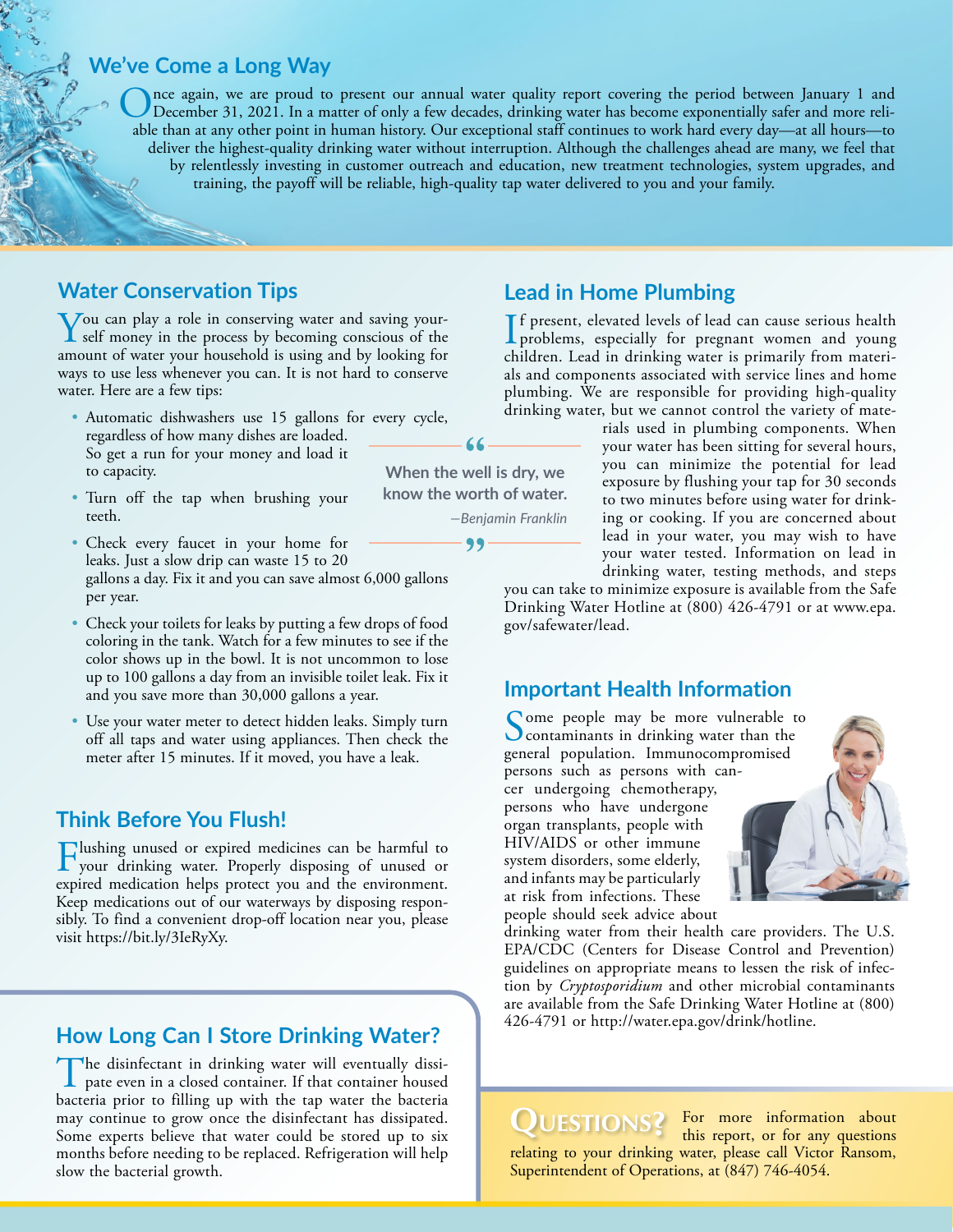## **What's Your Water Footprint?**

You may have some understanding about your carbon<br>footprint, but how much do you know about your water footprint? The water footprint of an individual, community, or business is defined as the total volume of freshwater that is used to produce the goods and services that are consumed by the individual or community or produced by the business. For example, 11 gallons of water are needed to irrigate and wash the fruit in one half-gallon container of orange juice. Thirtyseven gallons of water are used to grow, produce, package, and ship the beans in that morning cup of coffee. Two hundred and sixty-four gallons of water are required to produce one quart of milk, and 4,200 gallons of water are required to produce two pounds of beef.

According to the U.S. EPA, the average American uses over 180 gallons of water daily. In fact, in the developed world, one flush of a toilet uses as much water as the average person in the developing world allocates for an entire day's cooking, washing, cleaning, and drinking. The annual American per capita water footprint is about 8,000 cubic feet; twice the global per capita average. With water use increasing six-fold in the past century, our demands for freshwater are rapidly outstripping what the planet can replenish.

To check out your own water footprint, go to [www.](http://www.watercalculator.org) [watercalculator.org.](http://www.watercalculator.org)

## **Community Participation**

You are invited to participate in our public forum and voice<br>your concerns about your drinking water. We meet the<br>first and third Treader of asek manth 14.7:00 nm, at City first and third Tuesday of each month at 7:00 p.m. at City Hall, 2828 Sheridan Road, Zion.

## **Where Does My Water Come From?** at (800) 426-4791.

The City of Zion's customers are fortunate because we enjoy<br>an abundant water supply from Lake Michigan. The City<br>of Zian numbers all of its numer from Lake County Public of Zion purchases all of its water from Lake County Public Water District (LCPWD). For information about water treatment, please contact Donald White at (847) 746-2052.

#### **Substances That Could Be in Water**

To ensure that tap water is safe to drink, the U.S. EPA prescribes regulations limiting the amount of certain contaminants in water provided by public water systems. U.S. Food and Drug Administration regulations establish limits for contaminants in bottled water, which must provide the same protection for public health. Drinking water, including bottled water, may reasonably be expected to contain at least small amounts of some contaminants. The presence of these contaminants does not necessarily indicate that the water poses a health risk.

The sources of drinking water (both tap water and bottled water) include rivers, lakes, streams, ponds, reservoirs, springs, and wells. As water travels over the surface of the land or through the ground, it dissolves naturally occurring minerals, in some cases, radioactive material, and substances resulting from the presence of animals or from human activity. Substances that may be present in source water include:

Microbial Contaminants, such as viruses and bacteria, which may come from sewage treatment plants, septic systems, agricultural livestock operations, or wildlife;

Inorganic Contaminants, such as salts and metals, which can be naturally occurring or may result from urban stormwater runoff, industrial or domestic wastewater discharges, oil and gas production, mining, or farming;

Pesticides and Herbicides, which may come from a variety of sources such as agriculture, urban stormwater runoff, and residential uses;

Organic Chemical Contaminants, including synthetic and volatile organic chemicals, which are by-products of industrial processes and petroleum production and may also come from gas stations, urban stormwater runoff, and septic systems;

Radioactive Contaminants, which can be naturally occurring or may be the result of oil and gas production and mining activities.

For more information about contaminants and potential health effects, call the U.S. EPA's Safe Drinking Water Hotline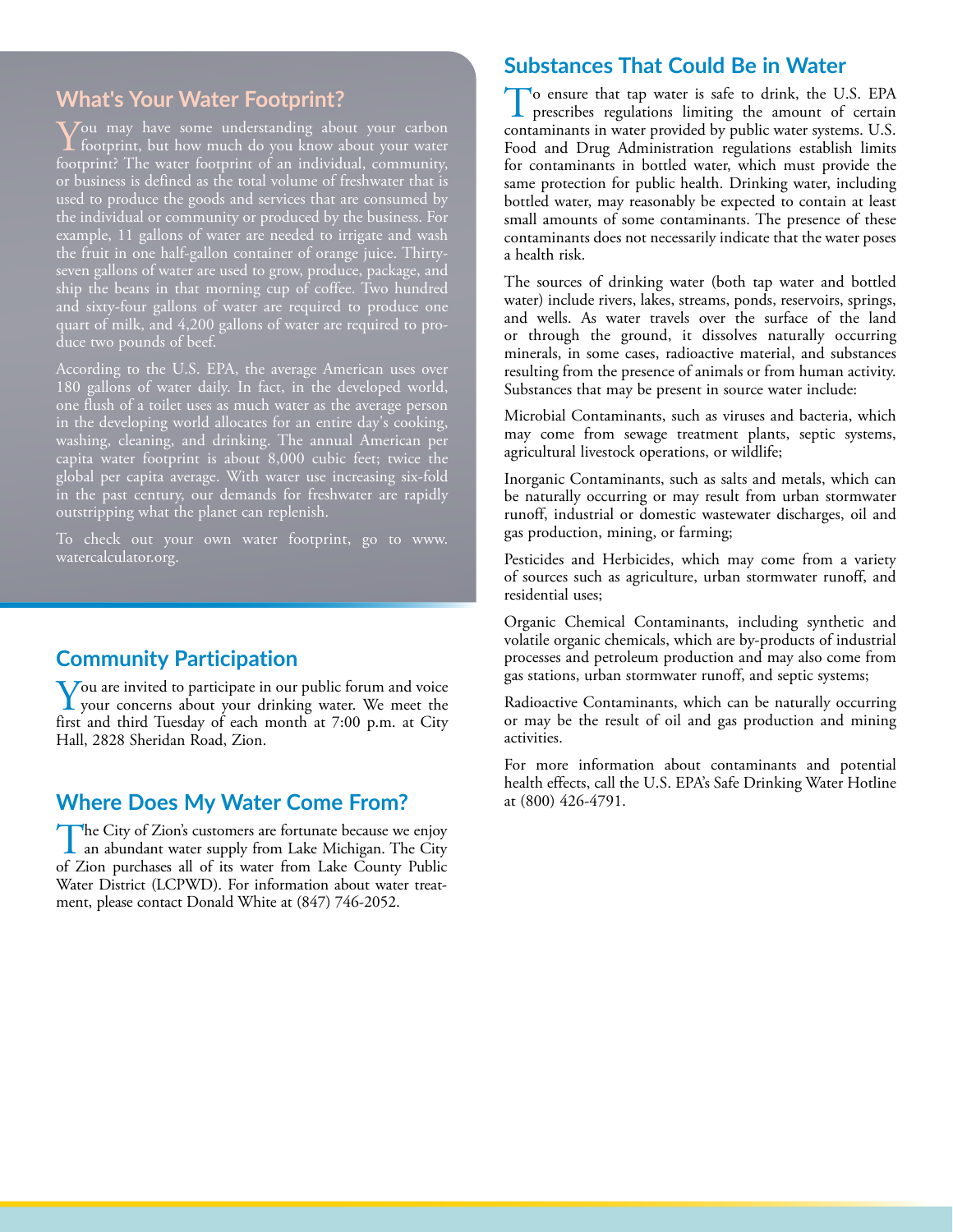# **Test Results**

Our water is monitored for many different kinds of substances on a very strict sampling schedule, and the water we deliver must meet specific health standards.<br>Here, we only show those substances that were detected in our detecting a substance does not mean the water is unsafe to drink; our goal is to keep all detects below their respective maximum allowed levels. We are pleased to report that your drinking water meets or exceeds all federal and state requirements.

The state recommends monitoring for certain substances less than once per year because the concentrations of these substances do not change frequently. In these cases, the most recent sample data are included, along with the year in which the sample was taken.

The percentage of total organic carbon (TOC) removal was measured each month, and the system met all TOC removal requirements set by Illinois EPA.

#### REGULATED SUBSTANCES

|                                                                          |                               |                                             |                        |                                  | City of Zion             | Lake County Public Water District<br>(LCPWD) |                          |                  |                                                                                                                              |
|--------------------------------------------------------------------------|-------------------------------|---------------------------------------------|------------------------|----------------------------------|--------------------------|----------------------------------------------|--------------------------|------------------|------------------------------------------------------------------------------------------------------------------------------|
| <b>SUBSTANCE</b><br>(UNIT OF MEASURE)                                    | <b>YEAR</b><br><b>SAMPLED</b> | <b>MCL</b><br>[MRDL]                        | <b>MCLG</b><br>[MRDLG] | <b>AMOUNT</b><br><b>DETECTED</b> | <b>RANGE</b><br>LOW-HIGH | <b>AMOUNT</b><br><b>DETECTED</b>             | <b>RANGE</b><br>LOW-HIGH | <b>VIOLATION</b> | <b>TYPICAL SOURCE</b>                                                                                                        |
| <b>Arsenic</b> (ppb)                                                     | 2021                          | 10                                          | $\overline{0}$         | NA                               | <b>NA</b>                | $\langle$ 1                                  | <b>NA</b>                | N <sub>o</sub>   | Erosion of natural deposits; Runoff from orchards; Runoff from<br>glass and electronics production wastes                    |
| Barium (ppm)                                                             | 2021                          | $\overline{2}$                              | $\overline{2}$         | <b>NA</b>                        | <b>NA</b>                | 0.020                                        | $0.020 - 0.020$          | No               | Discharge of drilling wastes; Discharge from metal refineries;<br>Erosion of natural deposits                                |
| Chlorine (ppm)                                                           | 2021                          | $[4]$                                       | $[4]$                  | 1.2                              | $1 - 1.36$               | <b>NA</b>                                    | <b>NA</b>                | N <sub>o</sub>   | Water additive used to control microbes                                                                                      |
| Di(2-ethylhexyl) Phthalate<br>(ppb)                                      | 2021                          | 6                                           | $\mathbf{0}$           | NA                               | <b>NA</b>                | 1.8                                          | <b>NA</b>                | No               | Discharge from rubber and chemical factories                                                                                 |
| Fluoride (ppm)                                                           | 2021                          | <b>NA</b>                                   | NA                     | <b>NA</b>                        | <b>NA</b>                | 0.757                                        | $0.546 - 0.757$          | N <sub>o</sub>   | Erosion of natural deposits; Water additive which promotes<br>strong teeth; Discharge from fertilizer and aluminum factories |
| Haloacetic Acids [HAAs]-Stage<br>$1$ (ppb)                               | 2021                          | 60                                          | <b>NA</b>              | 25                               | $8.6 - 30.4$             | 5.94                                         | 5.94 - 5.94              | No               | By-product of drinking water disinfection                                                                                    |
| Nitrate (ppm)                                                            | 2021                          | 10                                          | 10                     | <b>NA</b>                        | <b>NA</b>                | 0.31                                         | $0.31 - 0.31$            | N <sub>o</sub>   | Runoff from fertilizer use; Leaching from septic tanks, sewage;<br>Erosion of natural deposits                               |
| Selenium (ppb)                                                           | 2021                          | 50                                          | 50                     | <b>NA</b>                        | <b>NA</b>                | $\overline{2}$                               | $2 - 2$                  | No               | Discharge from petroleum and metal refineries; Erosion of natural<br>deposits; Discharge from mines                          |
| Sodium (ppm)                                                             | 2021                          | NA <sup>1</sup>                             | NA                     | <b>NA</b>                        | <b>NA</b>                | 11                                           | $11 - 11$                | N <sub>o</sub>   | Erosion of naturally occurring deposits; used in water softener<br>regeneration                                              |
| <b>TTHMs</b> [total<br>trihalomethanes]-Stage 1 (ppb)                    | 2021                          | 80                                          | <b>NA</b>              | 60                               | $13.6 - 67.5$            | 21                                           | $21 - 21$                | N <sub>o</sub>   | By-product of drinking water disinfection                                                                                    |
| Turbidity <sup>2</sup> (NTU)                                             | 2021                          | <b>TT</b>                                   | <b>NA</b>              | <b>NA</b>                        | <b>NA</b>                | 0.5                                          | $0.3 - 0.5$              | N <sub>o</sub>   | Soil runoff                                                                                                                  |
| <b>Turbidity</b> (lowest monthly<br>percent of samples meeting<br>limit) | 2021                          | $TT = 95\%$ of<br>samples meet<br>the limit | NA                     | <b>NA</b>                        | <b>NA</b>                | 99.96                                        | <b>NA</b>                | N <sub>o</sub>   | Soil runoff                                                                                                                  |
| Zinc (ppb)                                                               | 2021                          | 5,000                                       | <b>NA</b>              | <b>NA</b>                        | <b>NA</b>                | < 0.006                                      | <b>NA</b>                | N <sub>o</sub>   | Naturally occurring; discharge from metal factories                                                                          |